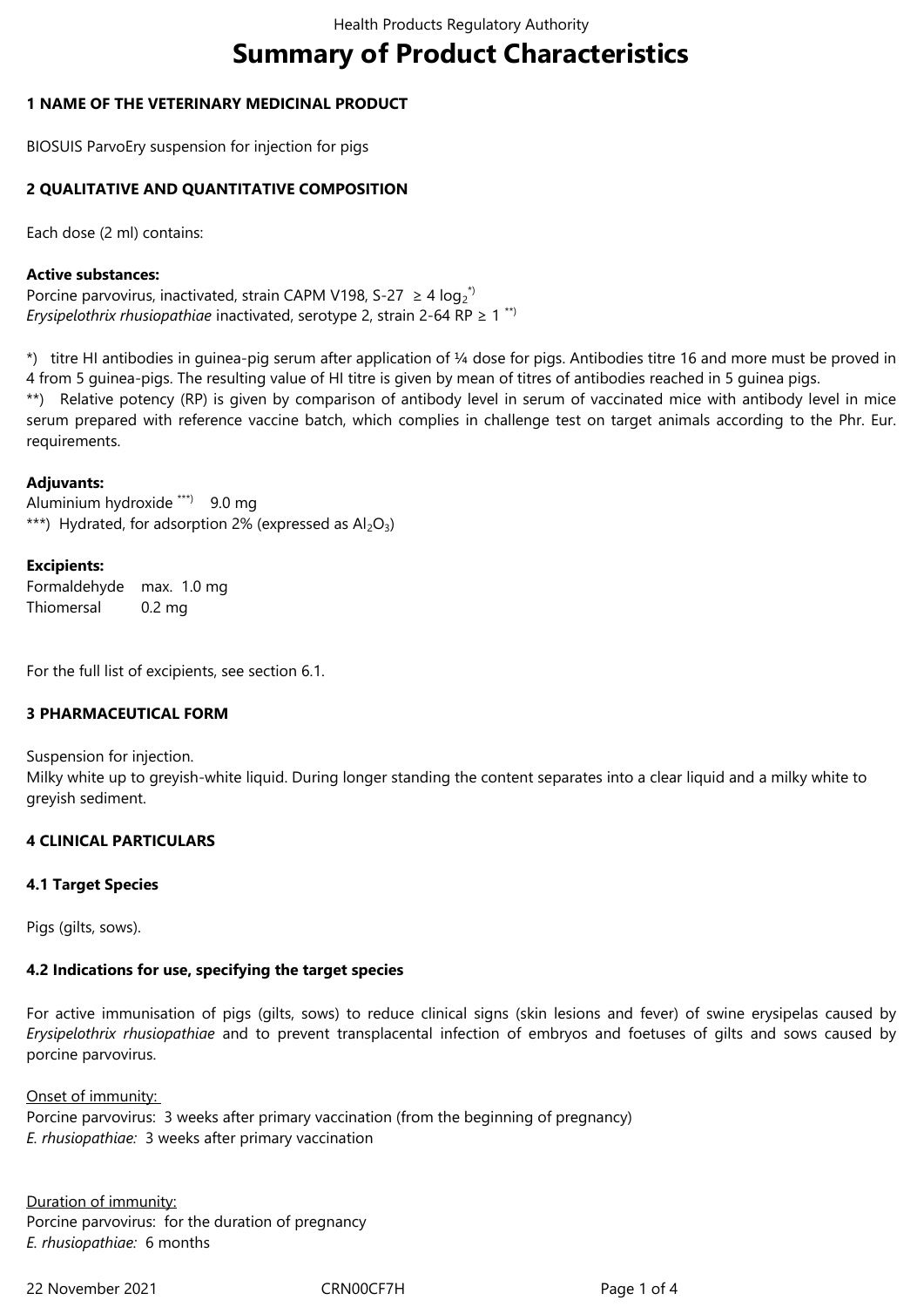## **4.3 Contraindications**

None.

# **4.4 Special warnings for each target species**

Vaccinate healthy animals only.

# **4.5 Special precautions for use**

Special precautions for use in animals Not applicable.

Special precautions to be taken by the person administering the veterinary medicinal product to animals In case of accidental self-injection, seek medical advice immediately and show the package leaflet or the label to the physician.

## **4.6 Adverse reactions (frequency and seriousness)**

Transient slight increase in body temperature (maximum 0.9 °C) lasting at the most for 4 days after vaccination has been observed very commonly in studies.

Redness at the injection site lasting up to 4 days after vaccination occurred commonly in the laboratory safety studies.

Swelling at the injection site (maximum 3 cm diameter), persisting up to 6 days after vaccination occurred commonly in the laboratory safety studies.

The vaccination could induce very rare the hypersensitivity reaction in animals sensitive to erysipelas infection.

The frequency of adverse reactions is defined using the following convention:

- very common (more than 1 in 10 animals treated displaying adverse reaction(s))
- common (more than 1 but less than 10 animals in 100 animals treated)
- uncommon (more than 1 but less than 10 animals in 1,000 animals treated)
- rare (more than 1 but less than 10 animals in 10,000 animals treated)
- very rare (less than 1 animal in 10,000 animals treated, including isolated reports).

# **4.7 Use during pregnancy, lactation or lay**

Pregnancy: Do not use during pregnancy.

Lactation: Can be used during lactation

## **4.8 Interaction with other medicinal products and other forms of interactions**

No information is available on the safety and efficacy of this vaccine, when used with any other veterinary medicinal product. A decision to use this vaccine before or after any other veterinary medicinal product therefore needs to be made on a case by case basis.

## **4.9 Amounts to be administered and administration route**

One dose: 2 ml

Route of administration: intramuscular, into the neck muscles behind the ear. It is recommended that the vaccine is allowed to warm up to the room temperature before application. Shake the contents gently before and occasionally during application (in 250 ml packaging before and also during application, in other packaging after longer standing). Use sterile injection material without antiseptics and/or disinfect.

Aseptic conditions should be maintained throughout the vaccination.

Gilts

Primary vaccination – from 6 months of age: administer 2 doses approximately 6 weeks and 3 weeks before insemination. In case of previous vaccination against both porcine parvovirus and erysipelas with monovalent vaccines produced by Bioveta, a.s.

22 November 2021 CRN00CF7H Page 2 of 4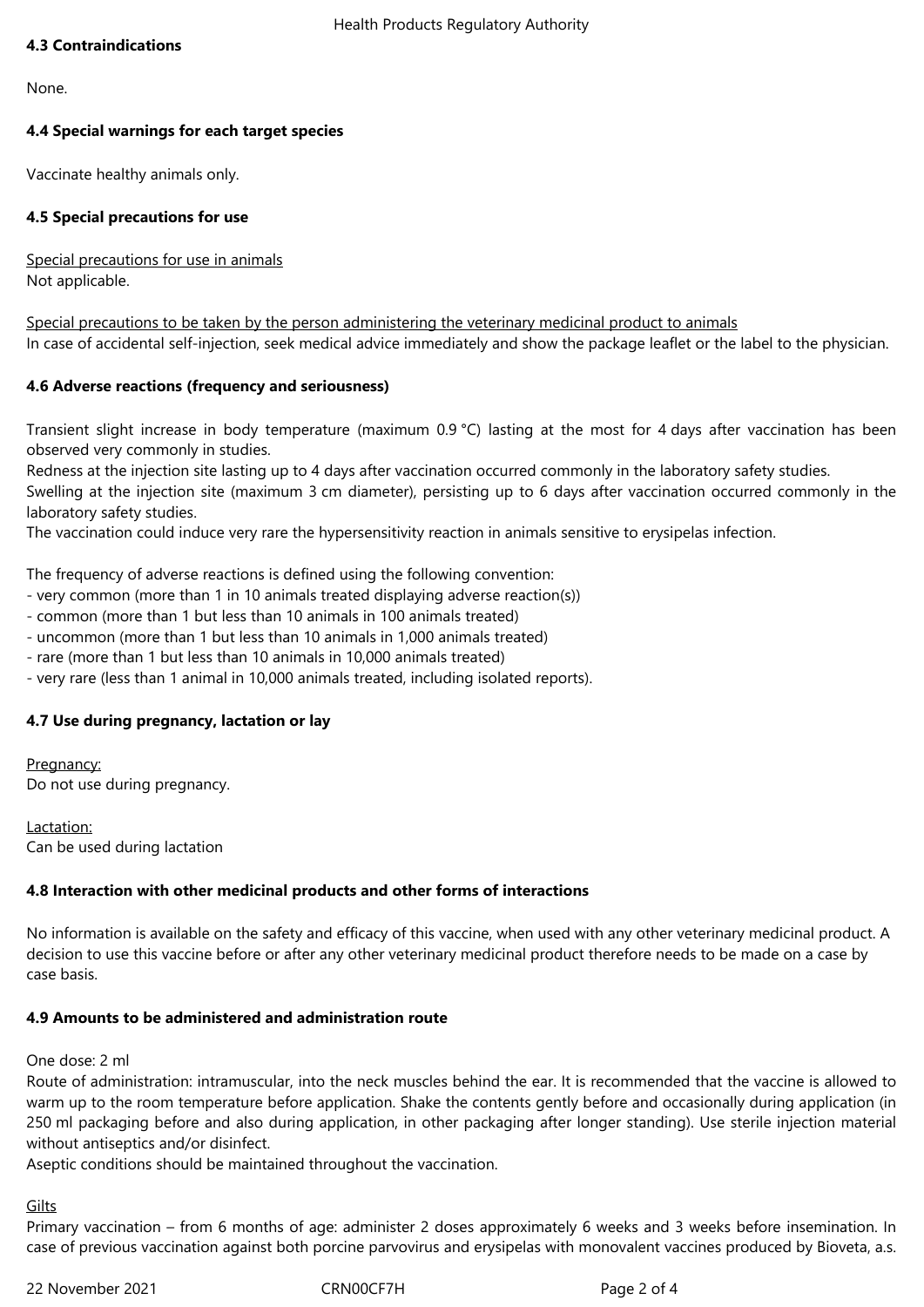#### Health Products Regulatory Authority

(where authorised, 1 dose against erysipelas administered from 8 weeks of age and 1 dose against porcine parvovirus administered 6 weeks before insemination), one dose of the combined vaccine 3 weeks before insemination is sufficient. Regular revaccination with one dose may be given at least 3 weeks before each insemination (but not later than 6 months after previous vaccination).

#### Sows

Primary vaccination - in case of previous vaccination against both porcine parvovirus and erysipelas with vaccines produced by Bioveta, a.s. (where authorised, see administration schedule for gilts), one dose of combined vaccine 3 weeks before insemination is sufficient.

If the sows were not previously vaccinated as gilts (before first farrowing), primary vaccination schedule described for gilts should be followed.

Regular revaccination with one dose may be given at least 3 weeks before each insemination (but not later than 6 months after previous vaccination).

## **4.10 Overdose (symptoms, emergency procedures, antidotes), if necessary**

Not applicable.

## **4.11 Withdrawal period(s)**

Zero days.

## **5 PHARMACOLOGICAL or IMMUNOLOGICAL PROPERTIES**

Pharmacotherapeutic group: Immunologicals for pigs, inactivated viral and inactivated bacterial vaccines ATC vet code: QI09AL01

The vaccine contains inactivated strains of porcine parvovirus and *Erysipelothrix rhusiopathiae* (serotype 2) and stimulates active immunity of pigs against porcine parvovirus and against swine erysipelas (induced by serotypes 1 and 2).

## **6 PHARMACEUTICAL PARTICULARS**

## **6.1 List of excipients**

Aluminium hydroxide, hydrated, for adsorption Formaldehyde Thiomersal Sodium chloride Water for injection

## **6.2 Major incompatibilities**

Do not mix with any other veterinary medicinal product.

## **6.3 Shelf-life**

Shelf life of the veterinary medicinal product as packaged for sale: 2 years. Shelf life after first opening the immediate packaging: 10 hours

## **6.4 Special precautions for storage**

Store and transport refrigerated (2  $^{\circ}$ C – 8  $^{\circ}$ C). Protect from frost. Protect from light.